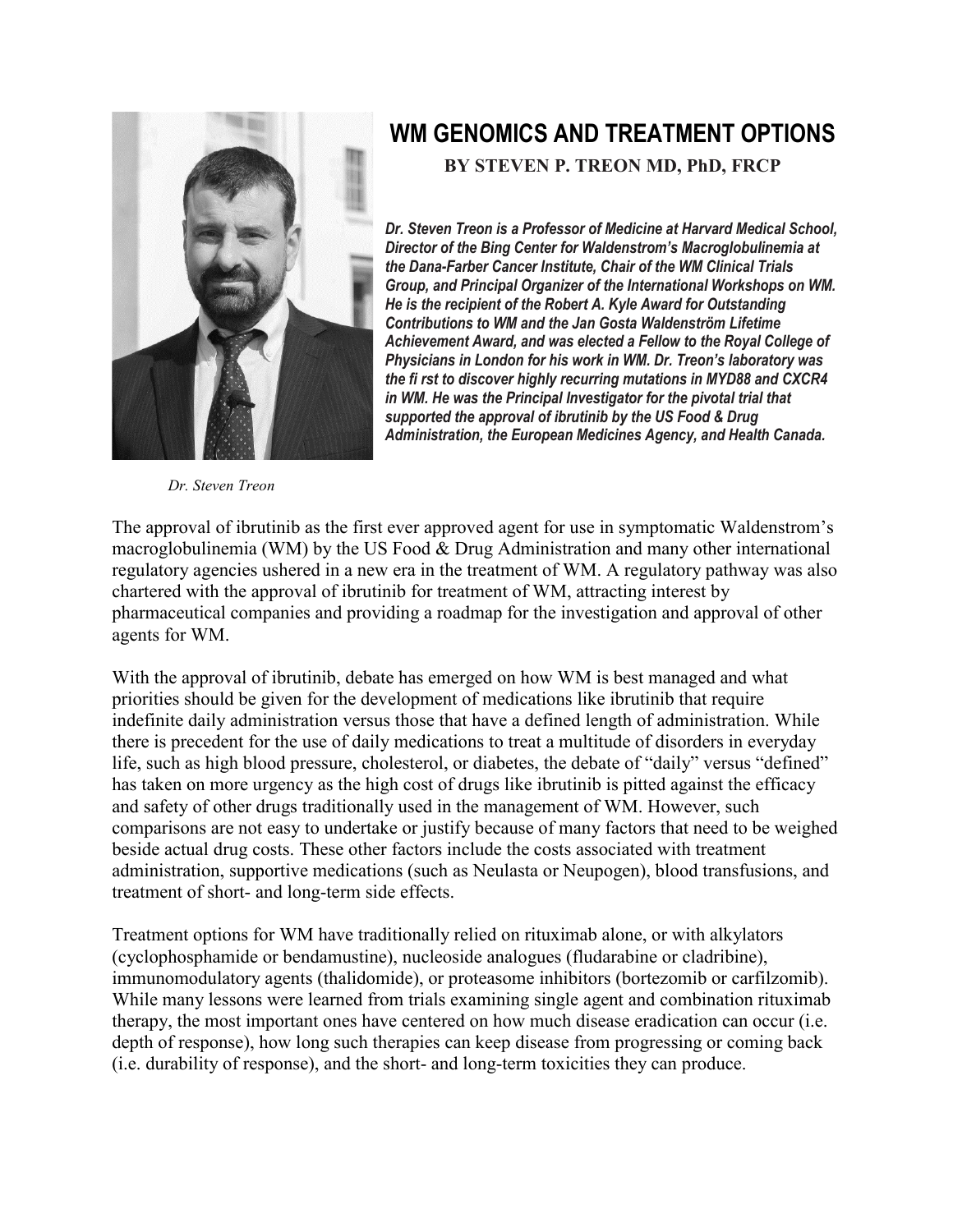Rituximab was the first modern biological therapy used to treat indolent lymphomas such as WM. Rituximab binds to CD20 and attracts immune cells and immune system proteins such as complement that destroy CD20-expressing cells. The malignant clone in WM patients is made up of B-cells that exist in three morphologically distinct stages, including CD20-expressing mature B-cells, CD20-expressing lymphoplasmacytic cells, and non-CD20-expressing plasma cells. Most of the IgM made in WM patients comes from plasma cells, and for many patients the production of IgM produces symptoms such as hyperviscosity syndrome, IgM-related neuropathy, cryoglobulinemia, and cold agglutinemia that necessitate treatment.

Two schedules for single agent rituximab monotherapy were investigated in WM: a "standard" one with 4 weekly rituximab infusions and an "extended" one with 4 additional weekly infusions at weeks 12-16 following standard administration. With "standard" rituximab administration, the overall response rate (ORR) that includes minor responses (i.e. responses that reduce IgM by at least 25%) is 40%, while the major response rates (i.e. responses that reduce IgM by at least 50%) are 20-30%. With "extended" rituximab, the ORR is higher (50-60%), with major response rates of 40%. Deeper responses, such as very good partial responses (VGPR), where IgM is reduced by 90%, and complete responses (CR), where the IgM levels return to normal and no WM-related IgM is detected, are rare with rituximab, and the average time that these responses last is 13-29 months.

Responses to rituximab are slow, with time-to-best-response requiring up to 18 months. Since the malignant WM clone is also made up of plasma cells that do not have CD20, sparing of these cells usually occurs after rituximab alone. This, in turn, results in persistence of IgM-producing plasma cells that can trigger symptoms brought on by the production of IgM, as well as its accompanying light chain proteins (kidney failure, amyloidosis). A flare in serum IgM commonly occurs with rituximab and can induce hyperviscosity symptoms and/or aggravate symptoms attributed to IgM. With prolonged rituximab use, allergic reactions can occur in 10% of WM patients. Moreover, prolonged rituximab use can deplete good CD20-expressing B-cells and result in deficiencies of IgA and IgG that can lead to recurring sinus and bronchial infections necessitating antibiotics and, in more severe cases, requiring the use of intravenous gamma globulin (IVIG).

To extend rituximab activity, rational combinations have been sought. Laboratory studies have provided logical justification for some, but not all, rituximab combinations. Many agents used with rituximab target non-CD20- expressing plasma cells and provide an important overlap to eradicate the entire WM clone. With most combination rituximab therapies, improvements in ORR and deeper responses have occurred. The ORR with rituximab and alkylators, nucleoside analogues, and proteasome inhibitors is 80-90%, with deeper VGPR/CR responses seen in 30- 40% of WM patients. The use of maintenance rituximab has also contributed to deeper responses in WM. With deeper responses, improvements in the durations of response have been recognized. The attainment of VGPR or better has been observed to predict for longer response durations with many rituximab combinations. These findings were also recognized in a retrospective study that examined the outcome of 159 WM patients receiving rituximab-based therapy. CR or VGPR attainment was associated with average response durations that exceeded 90 and 75 months, respectively. For those that attained less deep responses, the average response durations were 43 and 31 months, respectively, and were 11 months in those without response or stable disease.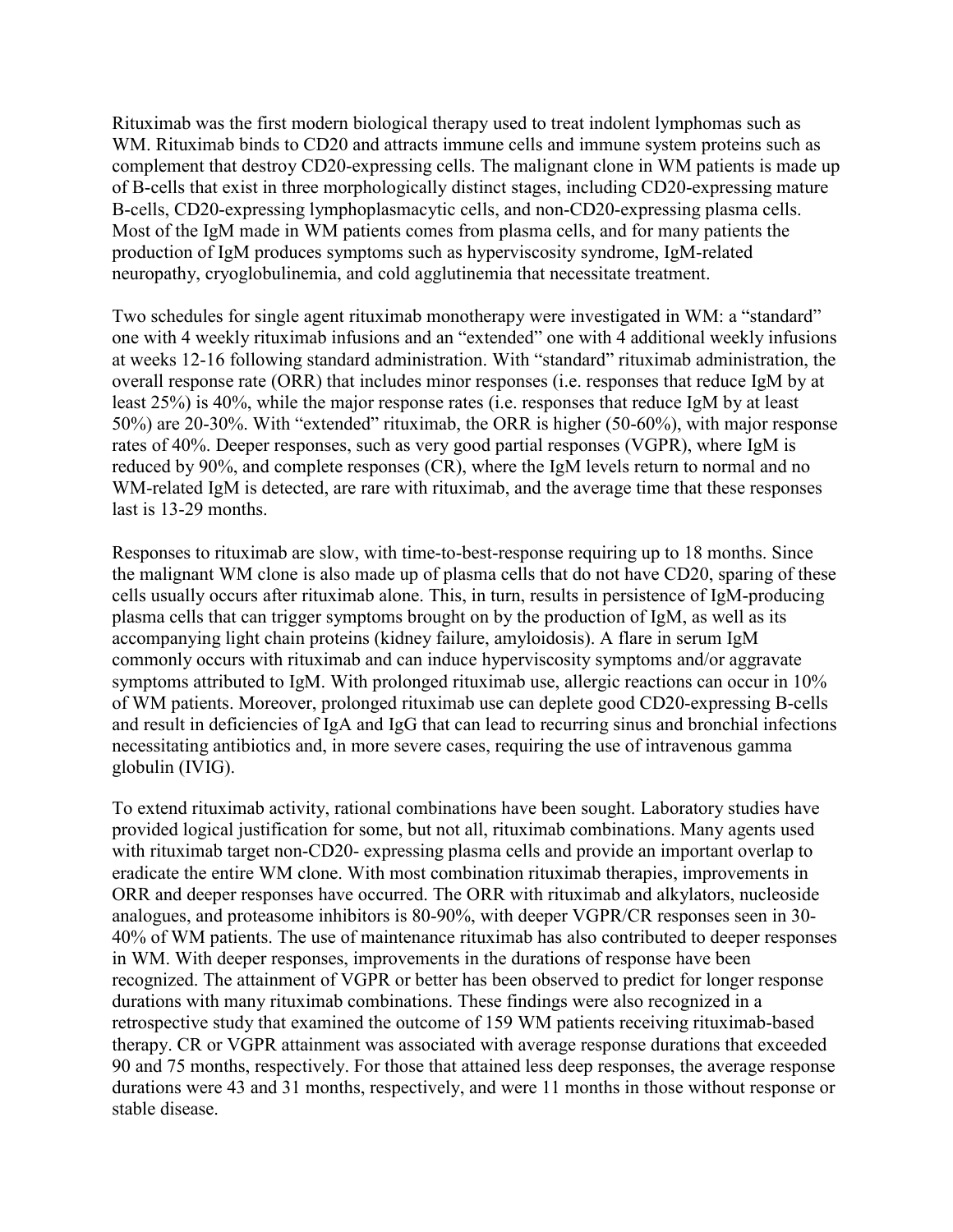While depth and durability of response have increased with combination rituximab regimens, so has toxicity. Treatment-related adverse events following rituximab combinations have included myelodysplasia (damaged bone marrow stem cells), secondary malignancies such as acute leukemia, prolonged suppression of blood counts, immune system suppression, and neuropathy. Avoidance of nucleoside analogue drugs like fludarabine, limitations on alkylator drug exposure, adoption of weekly bortezomib regimens, and use of neuropathy-sparing proteasome inhibitors have impacted short- and long-term toxicity with rituximab combinations. Efforts to maintain and induce deeper responses with rituximab alone or in combination have shown promise and continue to be evaluated. Conversely, the use of stem cell transplant therapy following initial therapy has been avoided due to toxicity.

The discovery of highly recurrent MYD88 (95-97%) and CXCR4 (30-40%) mutations in WM patients has provided important new insights into the biology of WM and in the development of targeted therapies. Mutated MYD88 triggers the activation of Bruton's tyrosine kinase (BTK) in WM cells. Activated BTK turns on NF-kB, a protein in WM cells that enhances the growth and survival machinery of WM cells. In addition, mutated MYD88 stimulates the production and activation of hematopoietic cell kinase (HCK), a protein that acts as a major switch for the activation of other WM cell growth-promoting pathways including AKT and ERK. The activity of BTK and HCK are both blocked by ibrutinib.

These basic science findings enabled a pivotal clinical trial of ibrutinib in symptomatic, previously treated WM patients and allowed the first ever "breakthrough" designation for an oncology drug, thereby enabling accelerated review. Sixty-three patients at the Dana-Farber Cancer Institute, Memorial Sloan Kettering Cancer Center, and Stanford University Medical Center took part in the Phase II trial wherein patients received 420 mg a day of ibrutinib. Dose reduction was permitted for toxicities. The results of this study were originally published in the New England Journal of Medicine in 2015 and were just updated at the 2017 Annual Meeting of the American Society for Hematology (ASH). The findings showed an ORR of 90%, with 78% of patients attaining a major response, while 27% had a VGPR. Those patients with MYD88 mutations but no CXCR4 mutation showed the highest levels of ORR, major response, and even VGPR. Most of these patients show continued response beyond 5 years. Patients with both MYD88 and CXCR4 mutations had slower responses and lower ORR and major responses. Their responses lasted on average 4 years, which still favorably compares to other treatments used in previously treated patients. In contrast, those patients without a MYD88 mutation showed poor response activity and duration of response.

The high rates of response and durability of response with single agent ibrutinib were also observed in a study published in Lancet Oncology in 2017 wherein more heavily pre-treated, rituximab refractory patients received treatment. The impact of CXCR4 mutations was also observed in this study, in which WM patients with mutated CXCR4 had slower responses and slower improvements in their hemoglobin levels. A clinical trial of single agent ibrutinib in symptomatic patients with untreated WM was also reported at the 2017 ASH meeting. High levels of overall response (97%) and durable responses were also observed in this study, along with the impact of CXCR4 mutations on time-to-response and response rates. A randomized trial (iNNOVATE) comparing ibrutinib and rituximab versus rituximab in patients with symptomatic untreated and previously treated WM has been fully enrolled, and results are expected to be available in early 2018.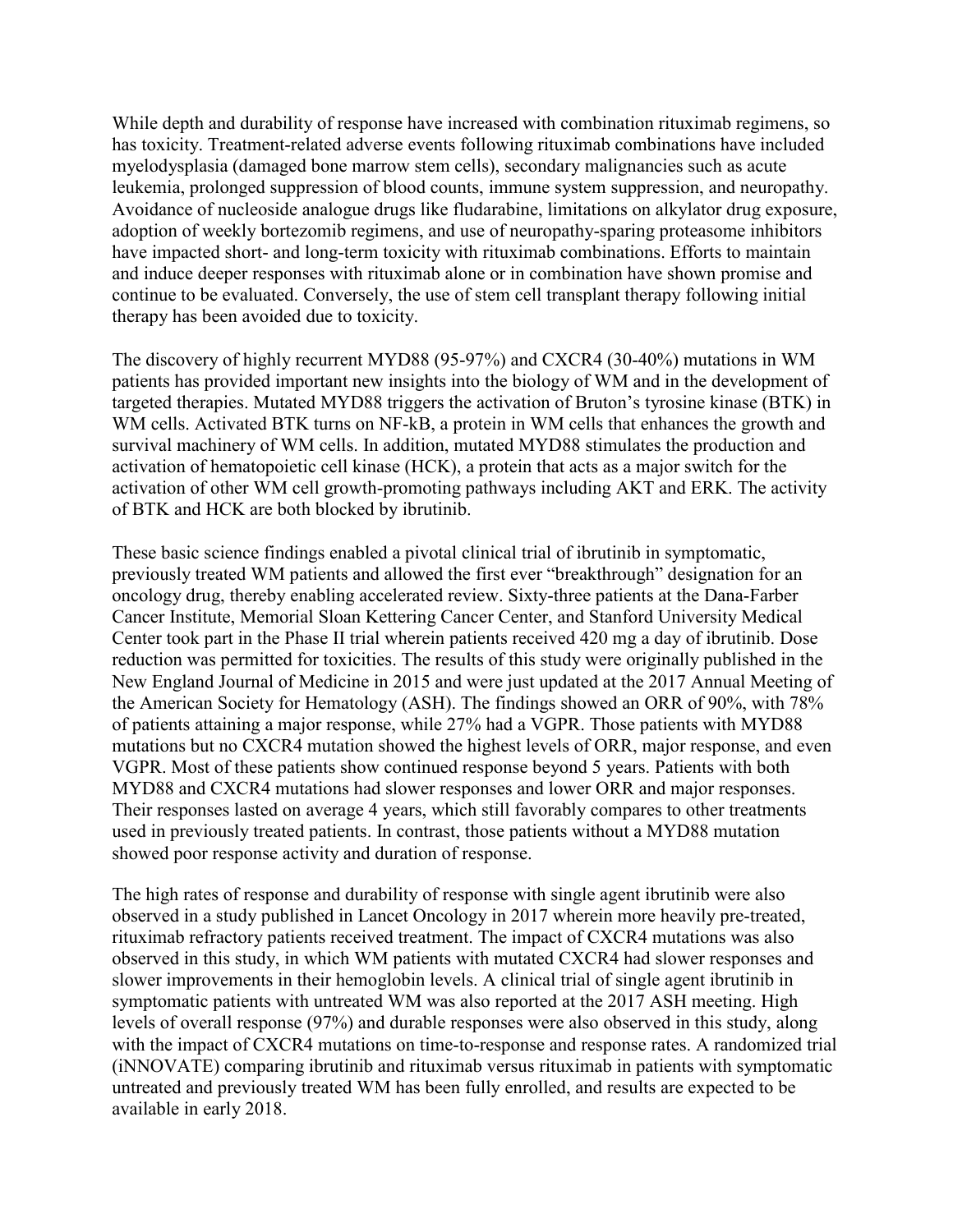In comparison with other therapies used to treat WM, use of ibrutinib results in rapid responses, with a time to at least a minor response of 4 weeks. In 10% of patients, atrial fibrillation can occur but does not limit ibrutinib continuance in most patients. Risk of bleeding with procedures and concurrent use of blood thinning medications remain a concern, as do decreased blood counts in heavily pre-treated patients. Unlike rituximab-based therapies, IgA and IgG levels remain unchanged with ibrutinib, and infectious complications are uncommon. Persistent lowgrade musculoskeletal, skin, and gastrointestinal toxicities can occur with ibrutinib and result in dose reduction and treatment cessation in some WM patients. Withholding ibrutinib for procedures or adverse events can lead to rapid increases in serum IgM, constitutional (fevers, chills, sweats) complaints, and decreased hemoglobin, signifying that residual tumor cells have the potential to rapidly propagate disease. For these reasons, ibrutinib therapy should not be stopped unless medically indicated. These findings contrast with what is typically observed following rituximab-based therapy, wherein the typical post-treatment course is disease latency, followed by slow disease recurrence over time.

The lack of CR observed in WM patients on ibrutinib, regardless of MYD88 or CXCR4 mutation status, also indicates an "intrinsic" resistance. Signaling studies of surviving WM cells in patients on prolonged ibrutinib therapy (>6 months) showed that while BTK activity was suppressed, an alternative pathway by the IRAK1/IRAK4 proteins was not effected by ibrutinib and contributed to WM cell survival. "Acquired" ibrutinib resistance (i.e. resistance after the patient responds) is also an emerging problem in WM patients. Mutations that prevent ibrutinib from binding to BTK were identified in half of a handful of WM patients who progressed after responding to ibrutinib. Nearly all these patients had mutated CXCR4. MYD88 mutated WM cells engineered to express one of these BTK mutations showed ibrutinib resistance, reflecting the importance of these mutations as contributors of "acquired" resistance.

While in most WM patients deep responses and long-term disease control can be attained with prolonged ibrutinib therapy, those without MYD88 mutations and those with mutated MYD88 and CXCR4 may be at higher risk of either non-responsive disease, suboptimal responses, or "acquired" resistance in the latter. "Intrinsic" resistance in patients with mutated MYD88 and no CXCR4 mutations can also lead to rapid disease progression if ibrutinib is stopped. For these reasons, a strategy dependent on disease control with ibrutinib alone should not be viewed as optimal for WM. Many insights into WM cancer biology, as well as mutated MYD88 and CXCR4 signaling, have provided important clues for rational drug development aimed at eradicating the malignant clone in WM.

As previously mentioned, one of the important limitations of rituximab is sparing of IgMproducing plasma cells that do not express CD20. These cells make up 10-15% of the WM clone. Daratumumab targets CD38, highly expressed on WM plasma cells. Strategies using daratumumab and rituximab, as either dual therapy or with other therapeutics, are of interest and offer a means to target the entire WM malignant clone. A Phase II study of daratumumab in previously treated WM has been initiated (www. clinicaltrials.gov NCT03187262) and will offer critical insights into targeting the plasma cell compartment, along with the potential to combine rituximab with other agents aimed at expunging the entire WM clone.